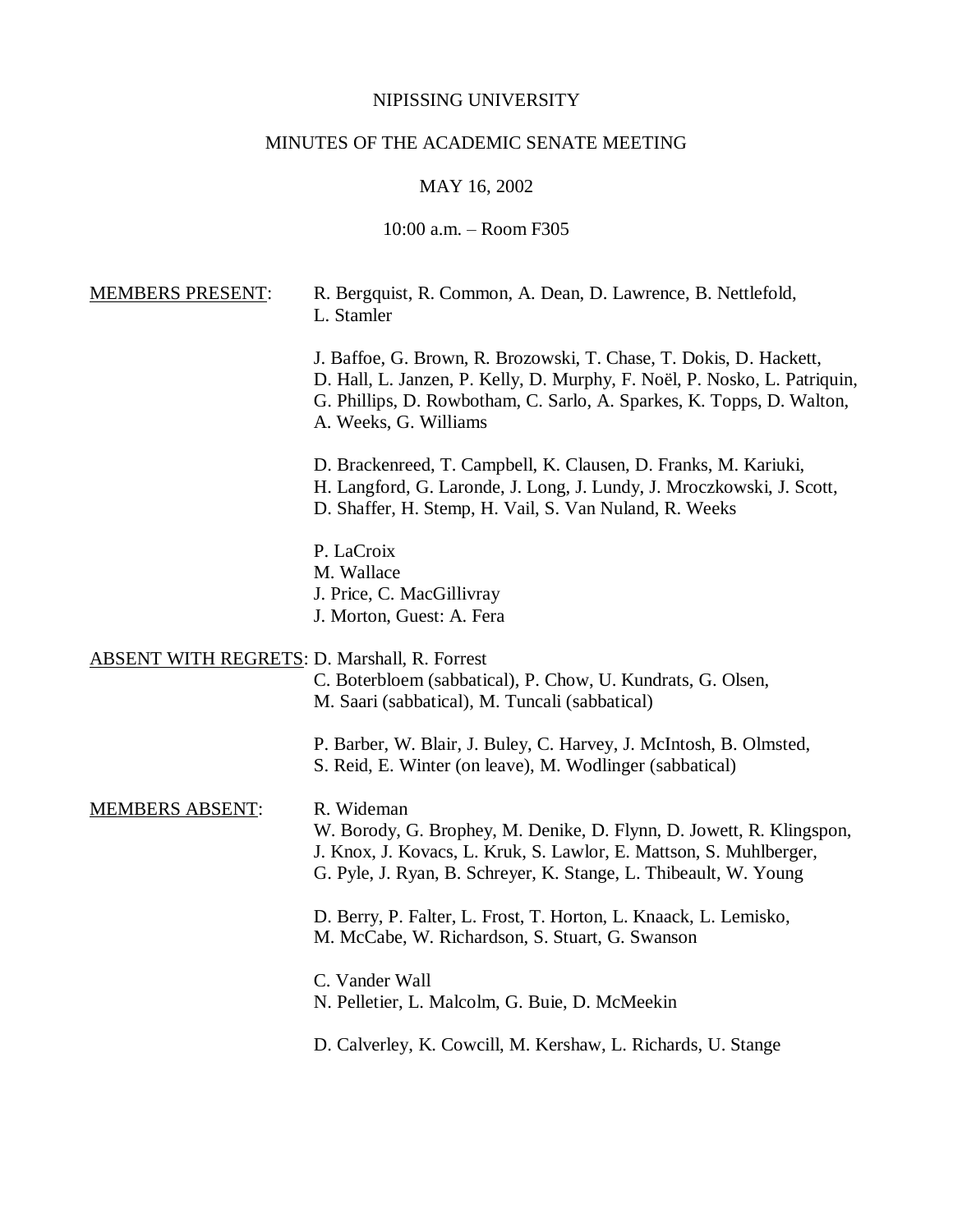MOTION #1: Moved by D. Hackett, seconded by R. Weeks that the minutes of the regular meeting of the Academic Senate dated April 5, 2002 be adopted. CARRIED

### ANNOUNCEMENTS

On behalf of the President, Dr. Dean announced that the Chancellor's Award for Excellence in Teaching had been awarded to Professor Ron Klingspon. Senators were advised of the Convocation dates: Friday, June 7: Education 9:30 a.m. and 1:30 p.m.; Saturday, June 8, Arts and Science 10:00 a.m. and Education 1:30 p.m.

### Executive Committee

MOTION #2: Moved by A. Dean, seconded by R. Common that the Report of the Senate Executive Committee dated April 25, 2002 be received. CARRIED

#### Annual Report

MOTION #3: Moved by A. Dean, seconded by A. Sparkes that the Annual Report of the Senate Executive Committee dated May 1, 2002 be received. CARRIED

### University Curriculum Committee

MOTION #4: Moved by R. Common, seconded by A. Dean that the Annual Report of the University Curriculum Committee dated May 10, 2002 be received. CARRIED

### Academic Planning Committee

- MOTION #5: Moved by R. Common, seconded by A. Dean that the Report of the Academic Planning Committee dated April 4, 2002 be received. CARRIED
- MOTION #6: Moved by A. Dean, seconded by D. Hackett that Senate approve the full implementation of the four-year Honours Degree in Biology program. CARRIED

### Annual Report

MOTION #7: Moved by R. Common, seconded by A. Dean that the Annual Report of the Academic Planning Committee dated 8 May 2002 be received. CARRIED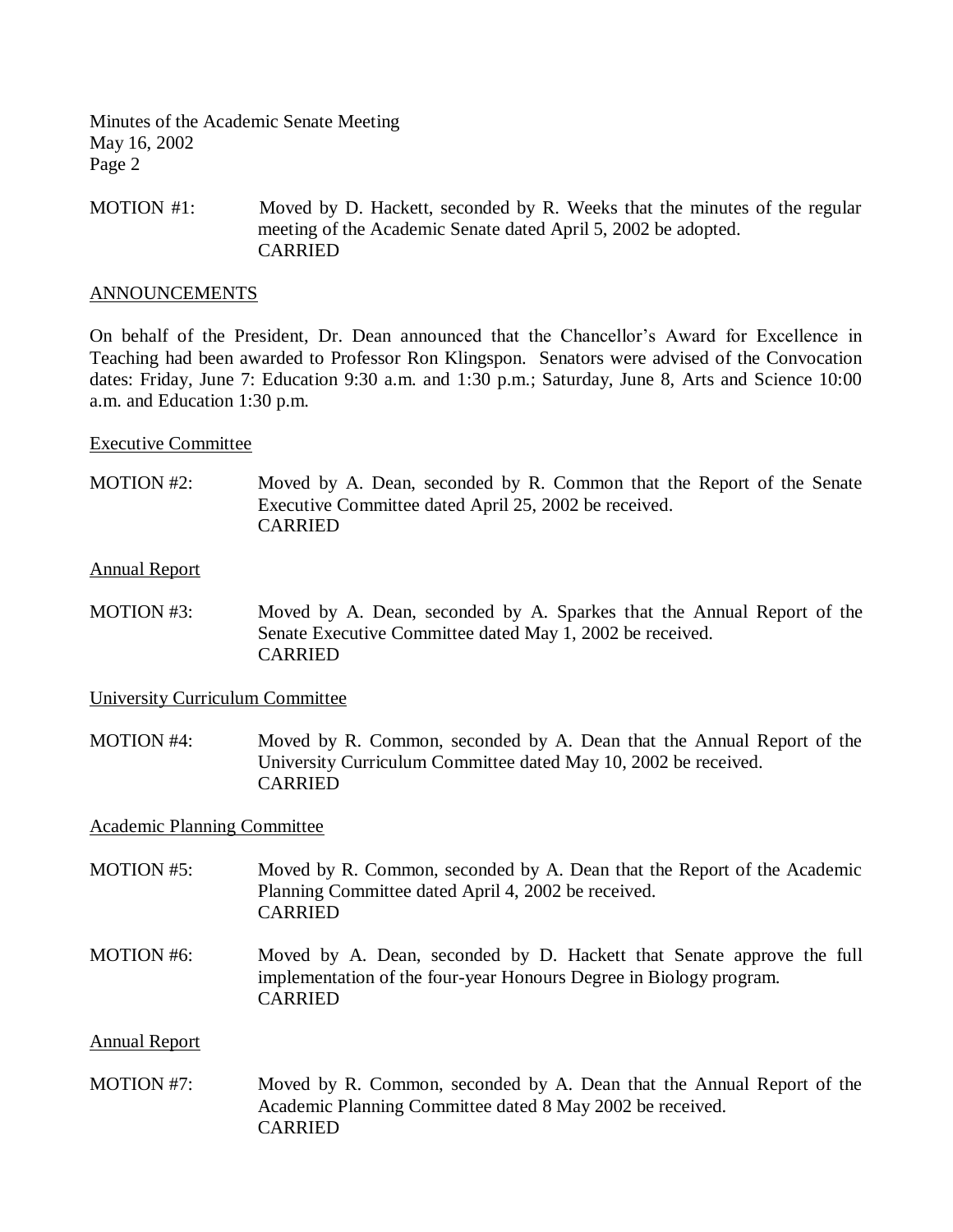Library Committee

MOTION #8: Moved by L. Patriquin, seconded by B. Nettlefold that the Annual Report of the Library Committee dated April 23, 2002 be received. CARRIED

### Cultural Affairs Committee

MOTION #9: Moved by T. Dokis, seconded by R. Weeks that the Annual Report of the Cultural Affairs Committee dated April 29, 2002 be received. CARRIED

Appointments, Promotions and Tenure Committee

MOTION #10: Moved by A. Dean, seconded by D. Franks that the Annual Report of the Appointments, Promotions and Tenure Committee dated April 30, 2002 be received. CARRIED

### Student Affairs Committee

MOTION #11: Moved by H. Vail, seconded by L. Janzen that the Annual Report of the Student Affairs Committee dated April 29, 2002 be received. CARRIED

Student Academic Standing, Appeals and Petitions Committee

MOTION #12: Moved by G. Laronde, seconded by D. Franks that the Annual Report of the Student Academic Standing Appeals and Petitions Committee dated May 2, 2002 be received. **CARRIED** 

By-laws and Striking Committee

- MOTION #13: Moved by A. Sparkes, seconded by A. Dean that the Report of the By-laws and Striking Committee dated May 8, 2002 be received. CARRIED
- MOTION #14: Moved by A. Sparkes, seconded by J. Long that Senate now hold an election to fill the positions and committees of Senate (slate appended). CARRIED
- MOTION #15: Moved by A. Sparkes, seconded by R. Bergquist that nominations cease. CARRIED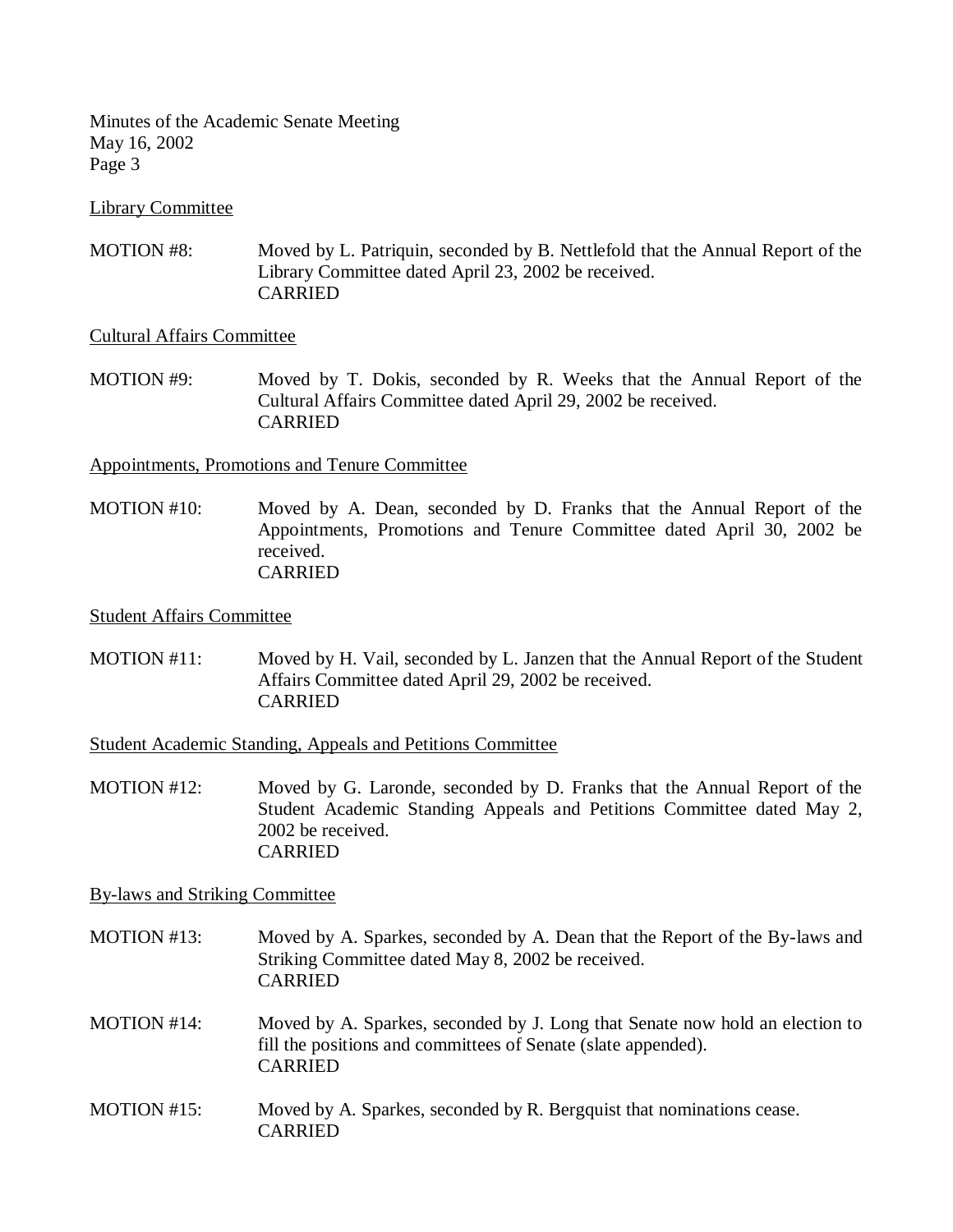Annual Report

MOTION #16: Moved by A. Sparkes, seconded by D. Shaffer that the Annual Report of the Senate By-laws and Striking Committee dated May 8, 2002 be received. CARRIED

### Honorary Degrees Committee

- MOTION #17: Moved by A. Dean, seconded by L. Janzen that the Report of the Honorary Degrees Committee dated April 23, 2002 be received. CARRIED
- MOTION #18: Moved by A. Dean, seconded by L. Janzen that Senate recommend to the Board that Dr. James Redpath be appointed as Chancellor Emeritus, effective 1 July 2003, to be bestowed at the June 2003 Convocation. CARRIED
- MOTION #19: Moved by A. Dean, seconded by L. Janzen that Senate recommend to the Board that Dr. David Rees be granted the Professor Emeritus designation. CARRIED
- Annual Report
- MOTION #20: Moved by A. Dean, seconded by L. Janzen that the Annual Report of the Honorary Degrees Committee dated May 2, 2002 be received. CARRIED

Research Ethics Committee

MOTION #21: Moved by D. Shaffer, seconded by L. Stamler that the Annual Report of the Research Ethics Committee dated April 23, 2002 be received. CARRIED

Admissions, Promotions and Petitions Committee

### April 8, 2002 Report

MOTION #22: Moved by R. Bergquist, seconded by D. Lawrence that the Report of the Admissions, Promotions and Petitions Committee dated April 8, 2002 be received. CARRIED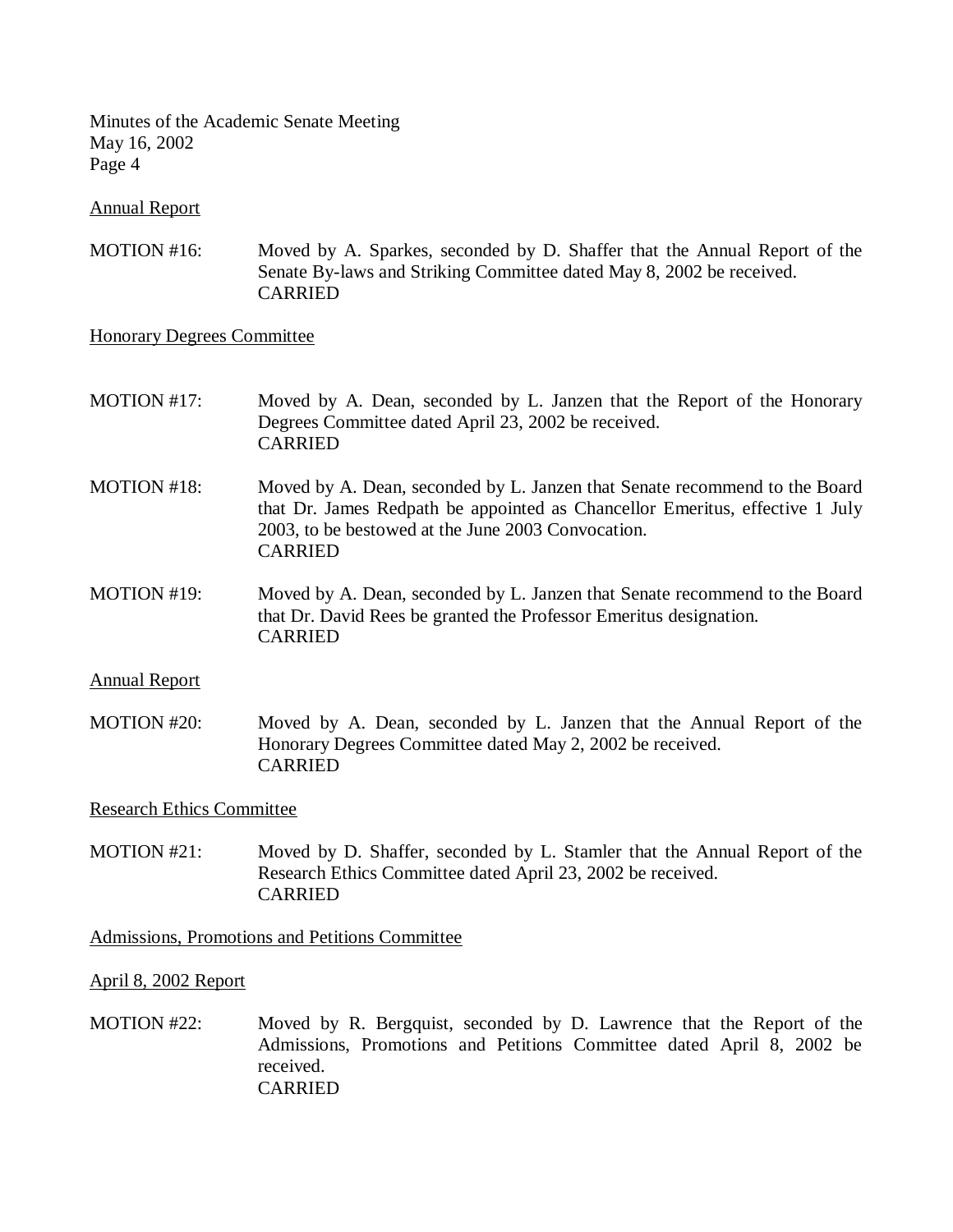MOTION #23: Moved by R. Bergquist, seconded by D. Lawrence that applicants from British Columbia secondary schools be considered for admission if they have graduated Grade 12 including four (4) provincially examinable courses. CARRIED

April 24, 2002 Report

MOTION #24: Moved by R. Bergquist, seconded by D. Lawrence that the Report of the Admissions, Promotions and Petitions Committee dated April 24, 2002 be received. CARRIED

### Annual Report

MOTION #25: Moved by R. Bergquist, seconded by D. Lawrence that the Annual Report of the Admissions, Promotions and Petitions Committee dated May 1, 2002 be received. CARRIED

University Research Council

MOTION #26: Moved by D. Franks, seconded by D. Brackenreed that the Annual Report of the University Research Council dated May 8, 2002 be received. CARRIED

Academic Computing Committee

MOTION #27: Moved by R. Weeks, seconded by A. Weeks that the Annual Report of the Academic Computing Committee dated April 29, 2002 be received. CARRIED

### REPORTS OF REPRESENTATIVES ON OTHER BODIES

COU representative, Dr. Sparkes, reported that poor funding has been the main item of discussion at recent meetings. COU estimates that the provincial government will only pay 54 cents on every dollar that was promised a year and a half ago. Therefore, a campaign is underway to encourage the government to honour its original promise. Attention has been placed on the government rather than the universities; Presidents of Ontario universities have contacted the local media to indicate that universities will be unable to handle the double cohort. A Nugget editorial, reflecting this stance, was distributed to senators. COU is continuing to lobby the ministry. Dr. Sparkes described parents' reaction as understandably dismayed that their children may not have a place, but he stated that not much can be done unless universities receive full funding.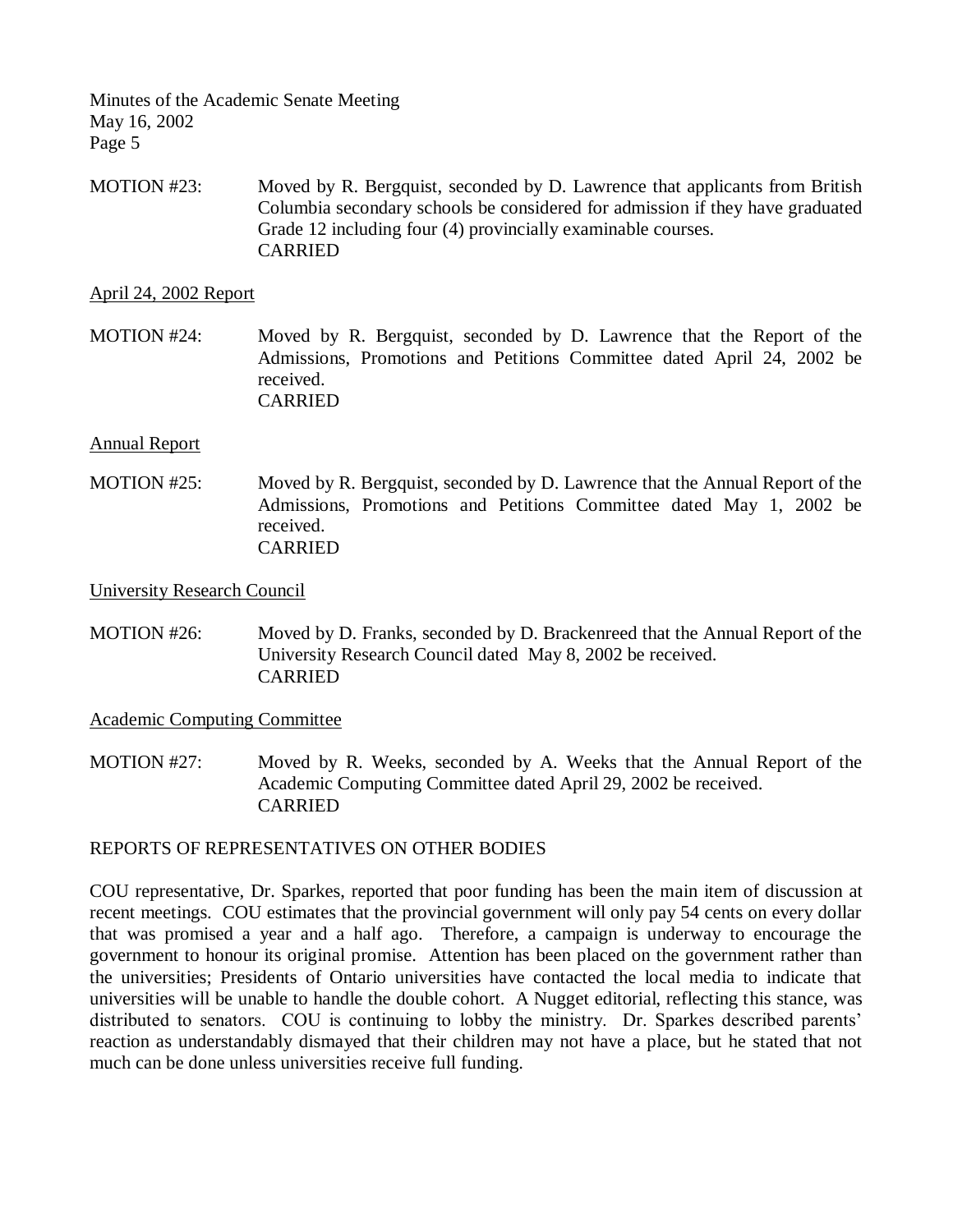Senator Lawrence reported on recent discussions held at a meeting of the Ontario Universities Council on Admissions. The main topic was whether the new Grade 12 grades would be comparable to the OAC grades. The Ministry of Education has commissioned a study comparing the grades, but they will not release the results. Data, however, have been obtained from the Peel Board and the Toronto District School Board who have conducted independent studies. It was revealed that the grades so far appear to be comparable with no statistical differences evident. The universities' position is to count these grades equally.

Mr. Lawrence emphasized the serious consequences of the decision of the University of Toronto, as reported in The Star, to admit only 66 students. This would have implications for Nipissing as it would result in thousands of students unable to find a place anywhere in Ontario universities in the fall of 2003.

### OTHER BUSINESS

- MOTION #28: Moved by A. Dean, seconded by C. Sarlo that Senate discharge the non-standing Senate committees including Senate and Dean's Search Committees and Selection Committees for 2001-2002 as identified in the Agenda.
	- a) Senate Selection Committee for the tenure track position in History
	- b) Senate Selection Committee for the tenure track position in English Studies
	- c) Senate Selection Committee for tenure track position in Biology
	- d) Senate Search Committee for the tenure track position in Curriculum Studies: Math
	- e) Senate Search Committee for the tenure track position in Curriculum Studies: Education and Schooling
	- f) Senate Search Committee for the tenure track position in Physical and Health Education
	- g) Senate Search Committee for the tenure track position in Language Arts and Literacy
	- h) Senate Search Committee for the tenure track position in Music Education
	- i) Senate Search Committee for the tenure track position in Classroom Management
	- j) Dean's Search Committee for the limited term position in Curriculum Methods
	- k) Senate Selection Committee for the tenure track position in History
	- l) Senate Selection Committee for the tenure track position in Geography
	- m) Senate Selection Committee for the tenure track position in Marketing (School of Business and Economics)
	- n) Assessment Subcommittee for Dr. Paul Kelly's application for reappointment with tenure and promotion to Associate Professor
	- o) Assessment Subcommittee for Dr. Lorraine Frost's application for promotion to Associate Professor

CARRIED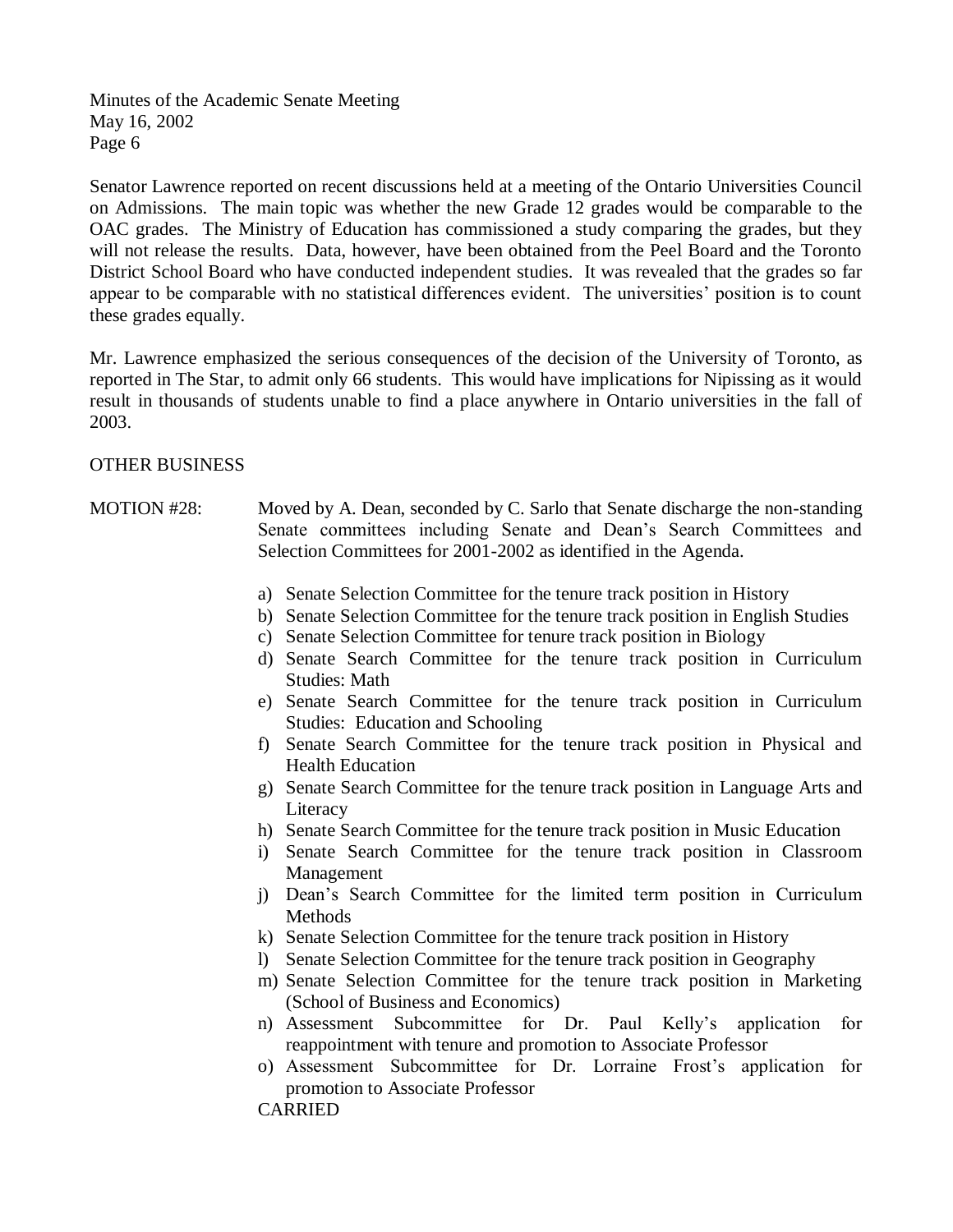### NEW BUSINESS

### Distance Education Committee

- MOTION #29: Moved by R. Bergquist, seconded by D. Lawrence that Senate consider receipt of the Annual Report of the Distance Education Committee dated May 13, 2002. CARRIED
- MOTION #30: Moved by R. Bergquist, seconded by B. Nettlefold that the Annual Report of the Distance Education Committee dated May 13, 2002 be received. CARRIED

Appointments, Promotions and Tenure Committee

- MOTION #31: Moved by J. Mroczkowski, seconded by J. Baffoe that Senate consider receipt of the Appointments, Promotions and Tenure Committee dated May 15, 2002. CARRIED
- MOTION #32: Moved by J. Mroczkowski, seconded by R. Weeks that the Report of the Appointments, Promotions and Tenure Committee dated May 15, 2002 be received. CARRIED

### Appointments, Promotions and Petitions Committee

- MOTION #33: Moved by R. Bergquist, seconded by D. Lawrence that Senate consider receipt of the Report of the Appointments, Promotions and Petitions Committee dated May 15, 2002. CARRIED
- MOTION #34: Moved by R. Bergquist, seconded by D. Franks that the Report of the Appointments, Promotions and Petitions Committee dated May 15, 2002 be received. CARRIED
- MOTION #35: Moved by R. Bergquist, seconded by D. Lawrence that Senate admit to their respective degree in-course the students listed in Appendix A and B, who have completed all requirements of their respective degrees, and that diplomas for the degrees be awarded at the 2002 Spring convocation for the conferring of degrees. CARRIED